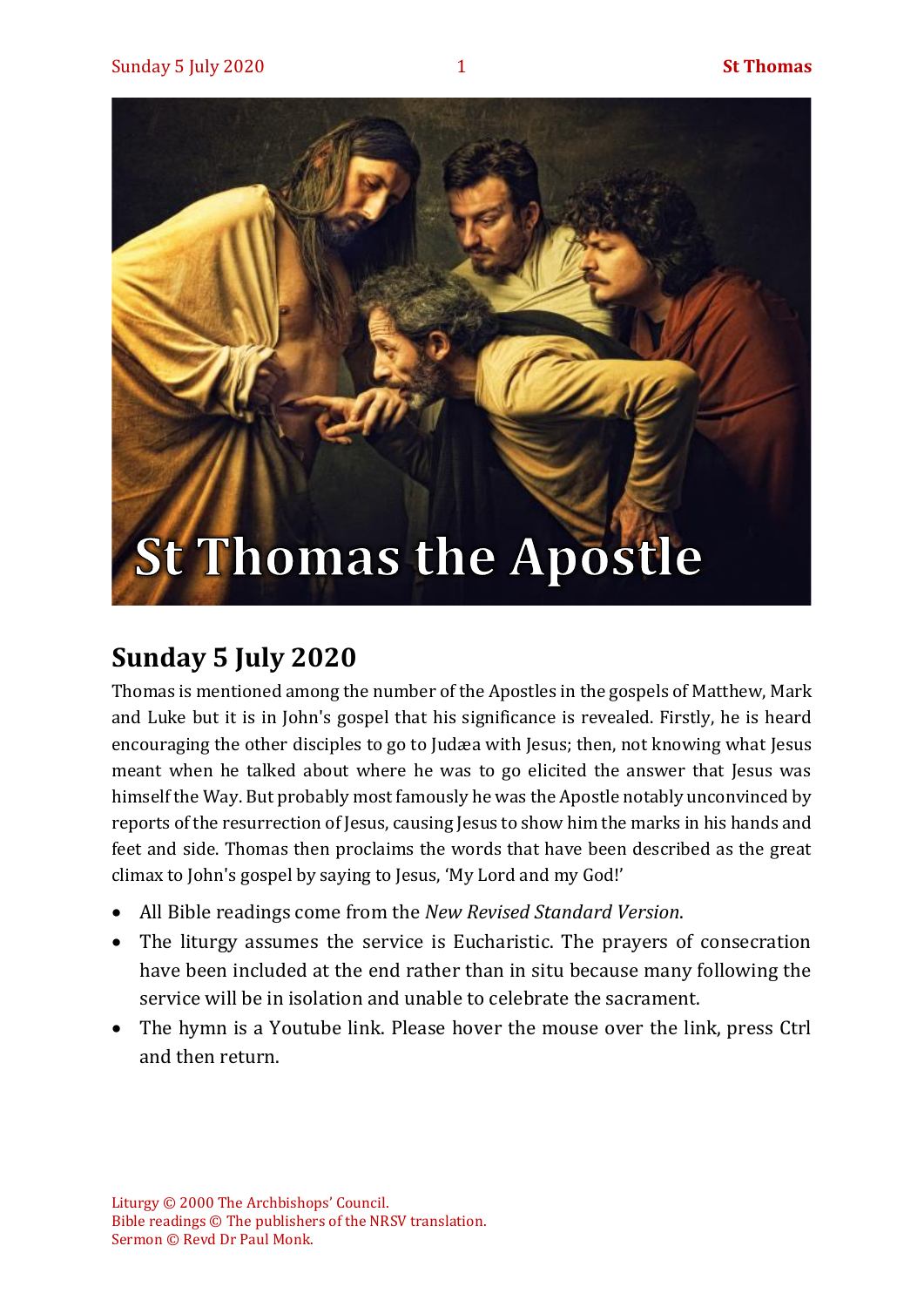HYMN **[Take my life and let it be](https://www.youtube.com/watch?v=Gf11rReeWIs)** (please click on this link to hear the hymn)

## **The welcome**

In the name of the Father, and of the Son, and of the Holy Spirit

All **Amen.**

The Lord be with you

All **And also with you.**

## **The Preparation**

All **Almighty God, to whom all hearts are open, all desires known, and from whom no secrets are hidden: cleanse the thoughts of our hearts by the inspiration of your Holy Spirit, that we may perfectly love you, and worthily magnify your holy name; through Christ our Lord. Amen.**

Our Lord Jesus Christ said:

The first commandment is this: 'Hear, O Israel, the Lord our God is the only Lord. You shall love the Lord your God with all your heart, with all your soul, with all your mind, and with all your strength.'

And the second is this: 'Love your neighbour as yourself.'

There is no other commandment greater than these.

On these two commandments hang all the law and the prophets.

#### All **Amen. Lord, have mercy.**

Christ calls us to share the heavenly banquet of his love with all the saints in earth and heaven. Therefore, knowing our unworthiness and sin, let us confess our sins in penitence and faith, firmly resolved to keep God's commandments and to live in love and peace with all.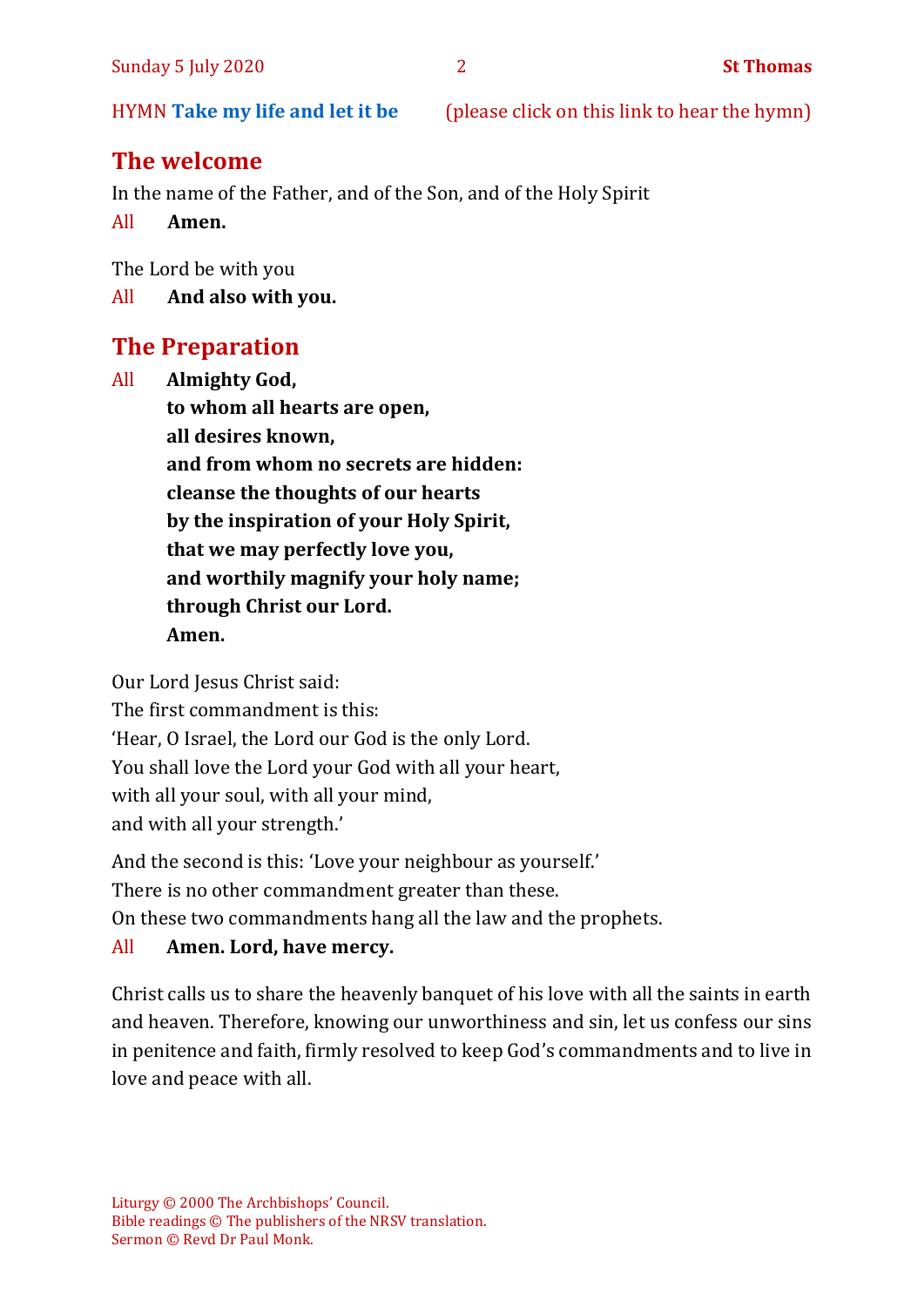Sunday 5 July 2020 3 **St Thomas**

All **Almighty God, our heavenly Father, we have sinned against you and against our neighbour in thought and word and deed, through negligence, through weakness, through our own deliberate fault. We are truly sorry and repent of all our sins. For the sake of your Son Jesus Christ, who died for us, forgive us all that is past and grant that we may serve you in newness of life to the glory of your name. Amen.**

Almighty God,

who forgives all who truly repent, have mercy upon you, pardon and deliver you from all your sins, confirm and strengthen you in all goodness, and keep you in life eternal; through Jesus Christ our Lord. All **Amen.**

## **The Gloria**

This version of the Gloria is sung to the tune of 'Cwm Rhondda'. Click **[here](https://www.youtube.com/watch?v=BtGhnEwY74E)** for the tune.

All **Glory be to God in Heaven, Songs of joy and peace we bring, Thankful hearts and voices raising, To creation's Lord we sing. Lord we thank you, Lord we praise you, Glory be to God our King: Glory be to God our King.**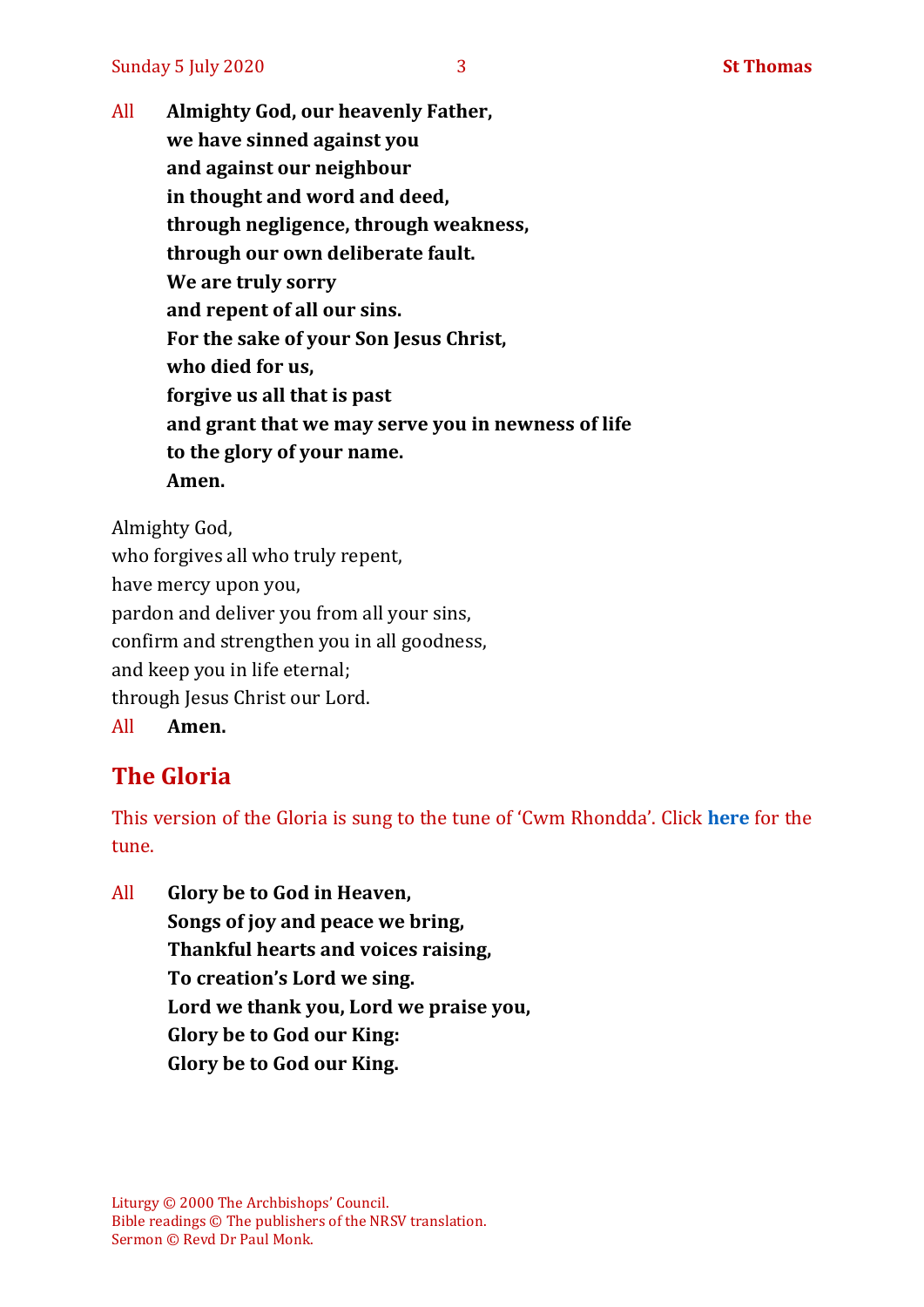**Lord, have mercy, Christ have mercy, Now your glorious reign begin: Now your glorious reign begin.**

**You O Son of God are Holy, You we praise with one accord. None in heav'n or earth is like you, Only you are Christ the Lord. With the Father and the Spirit, Ever worshipped and adored: Ever worshipped and adored.**

## **The Collect for St Thomas**

Almighty and eternal God, who, for the firmer foundation of our faith, allowed your holy apostle Thomas to doubt the resurrection of your Son till word and sight convinced him: grant to us, who have not seen, that we also may believe and so confess Christ as our Lord and our God; who is alive and reigns with you, in the unity of the Holy Spirit, one God, now and for ever. All **Amen.**

## **First reading**

A reading from the Prophet Habakkuk

I will stand at my watchpost, and station myself on the rampart; I will keep watch to see what he will say to me, and what he will answer concerning my complaint. Then the Lord answered me and said: Write the vision; make it plain on tablets, so that a runner may read it. For there is still a vision for the appointed time; it speaks of the end, and does not lie. If it seems to tarry, wait for it; it will surely come, it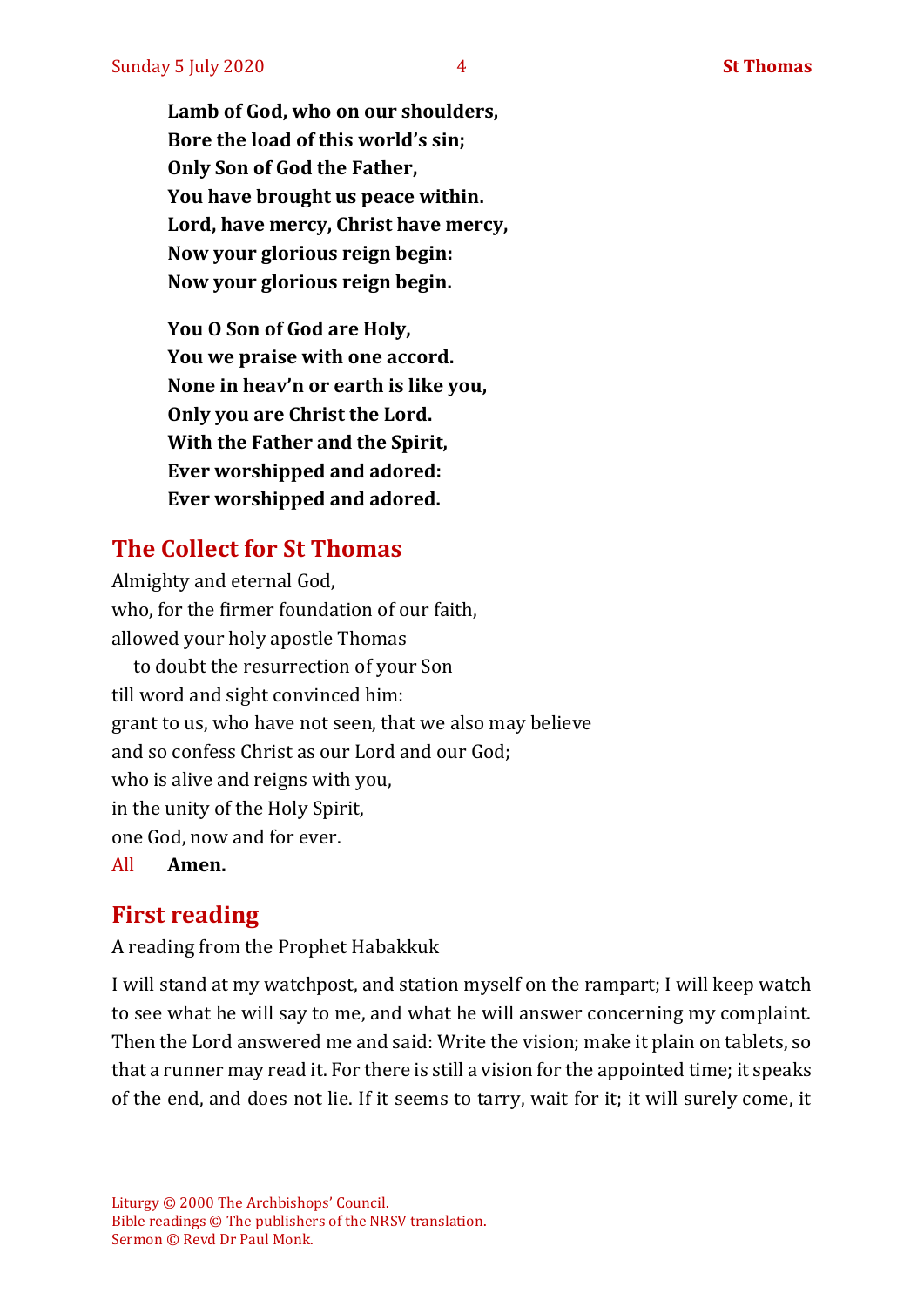will not delay. Look at the proud! Their spirit is not right in them, but the righteous live by their faith. *Habbakuk 2:1–4*

This is the Word of the Lord

#### All **Thanks be to God.**

## **Second reading**

A reading from St Paul's Letter to the Ephesians.

You are no longer strangers and aliens, but you are citizens with the saints and also members of the household of God, built upon the foundation of the apostles and prophets, with Christ Jesus himself as the cornerstone. In him the whole structure is joined together and grows into a holy temple in the Lord; in whom you also are built together spiritually into a dwelling place for God. *Ephesians 2:19–22*

This is the Word of the Lord

All **Thanks be to God.**

## **Gospel reading**

Hear the Gospel of our Lord Jesus Christ according to John

#### All **Glory to you O Lord.**

Thomas (who was called 'the Twin'), one of the twelve, was not with the disciples when Jesus came. So the other disciples told him, 'We have seen the Lord.' But he said to them, 'Unless I see the mark of the nails in his hands, and put my finger in the mark of the nails and my hand in his side, I will not believe.'

A week later his disciples were again in the house, and Thomas was with them. Although the doors were shut, Jesus came and stood among them and said, 'Peace be with you.' Then he said to Thomas, 'Put your finger here and see my hands. Reach out your hand and put it in my side. Do not doubt but believe.' Thomas answered him, 'My Lord and my God!' Jesus said to him, 'Have you believed because you have seen me? Blessèd are those who have not seen and yet have come to believe.' *John 20:24–29*

This is the Gospel of the Lord All **Praise to you O Christ.** 

## **Sermon**

I don't like sharing personal details in a sermon but I'll make an exception for St Thomas. He was a twin and so am I. Let me explain what being a twin was (and still can be) like.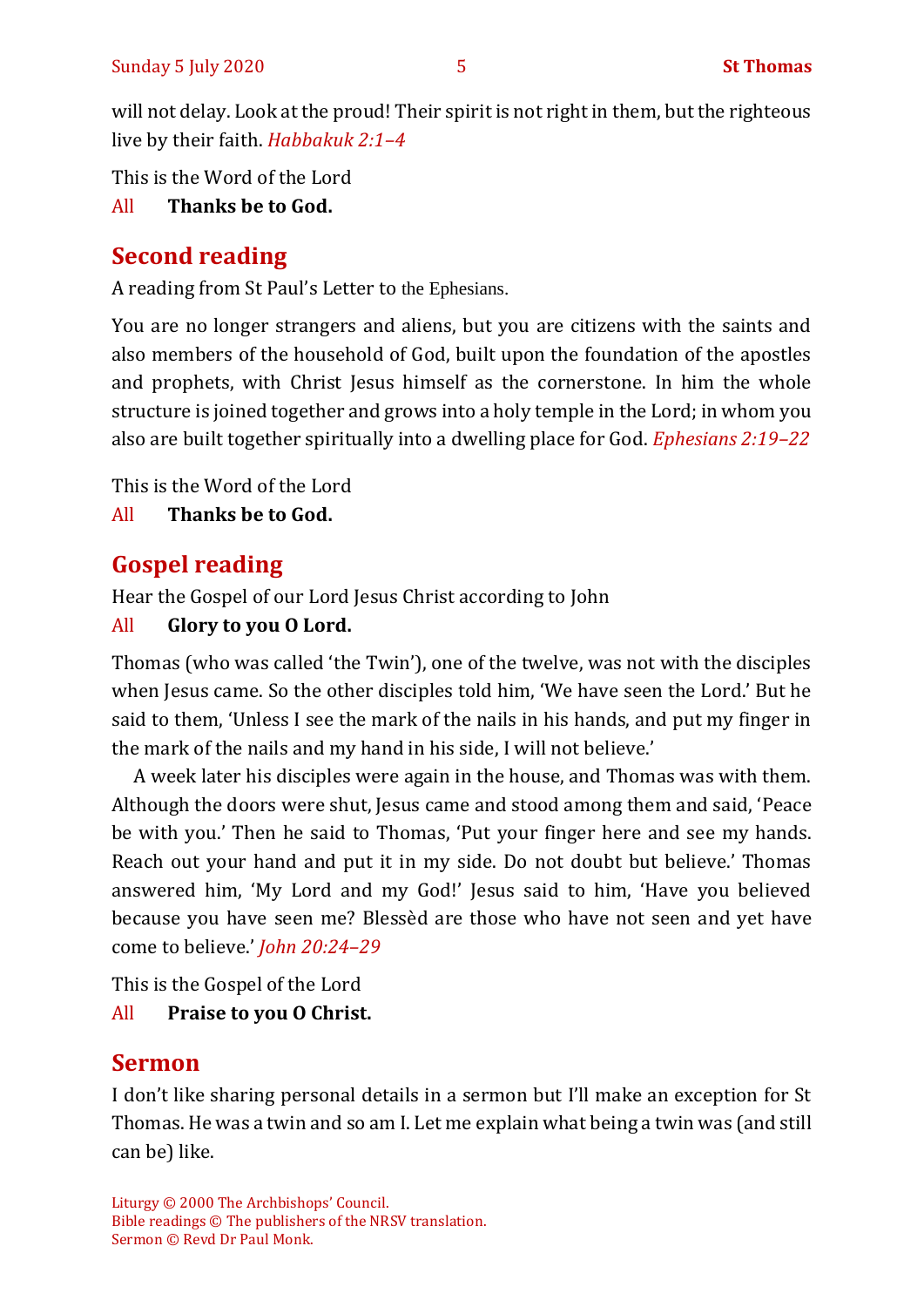Being a twin is confusing. I cannot begin to count the number of times someone has spoken to me thinking I'm my brother; and he can say the same. This form of mistaken identity can make you feel as though you're not a complete person. You share an appearance and folk assume you share a personality, likes, dislikes fears, and so on. Part of the confusion is people arguing with you, telling you what and who you are (when you're not) and telling you what you're like (because your twin is but you aren't).

Being a twin can be time consuming. Apart from the endless explaining, 'No I'm *Paul …'* is the time spent trying to second guess the mistakes. In fact, by my teens, my brother and I felt compelled to adopt a dress code so that friends could avoid confusion. 'Look for the blue shirt!' we'd say, but no-one noticed. People say, 'Oh, it must have been fun playing tricks on people!' and thinking me a killjoy when I try to explain what it was (and still is) really like, as above.

And being a twin can feel shameful. Folk often thought they saw me when in fact they'd seen my brother. People told me secrets intended for him. We were accused of being insensitive for 'not remembering' after someone said something to the one intending the confidence for the other. We both lost many friends this way.

So when I read today's Gospel I don't see a *doubting* Thomas. Instead, I see someone who has probably suffered for being a twin and has had to learn from his awkward inheritance. Even now, two millennia later, he's blamed for doubting when in fact he's not so much doubting as seeking clarification. Let me explain.

Most of the disciples have assembled in the upper room when Jesus appears to them. Thomas arrives much later, after Jesus has gone, so they say to him, 'We've seen Jesus!' Thomas will have replied between gritted teeth, 'No, you saw someone who merely *looked* like Jesus. You have fallen into the classic mistake. I suffer the same problem every single day of my life. It was someone else!' He feels justified in this stance because he knows exactly what it feels like. He knows the cost of looking like someone else. He will have told the other disciples that they were mistaken: they were fooled and are foolish.

When viewing the passion narratives in this different light, we may see many more cases of blind action following an unquestioned belief:

• At Bethany a week before the first Palm Sunday, the disciples see a sex worker getting too close to their holy man Jesus and respond by shooing her away. By contrast, Jesus sees Mary Magdalene as a real woman, a person who has suffered and was asking him for forgiveness. Jesus saw the right woman, responded correctly, and Mary grew in faith: all the Gospels tell us she was one of the first to witness Jesus' resurrection.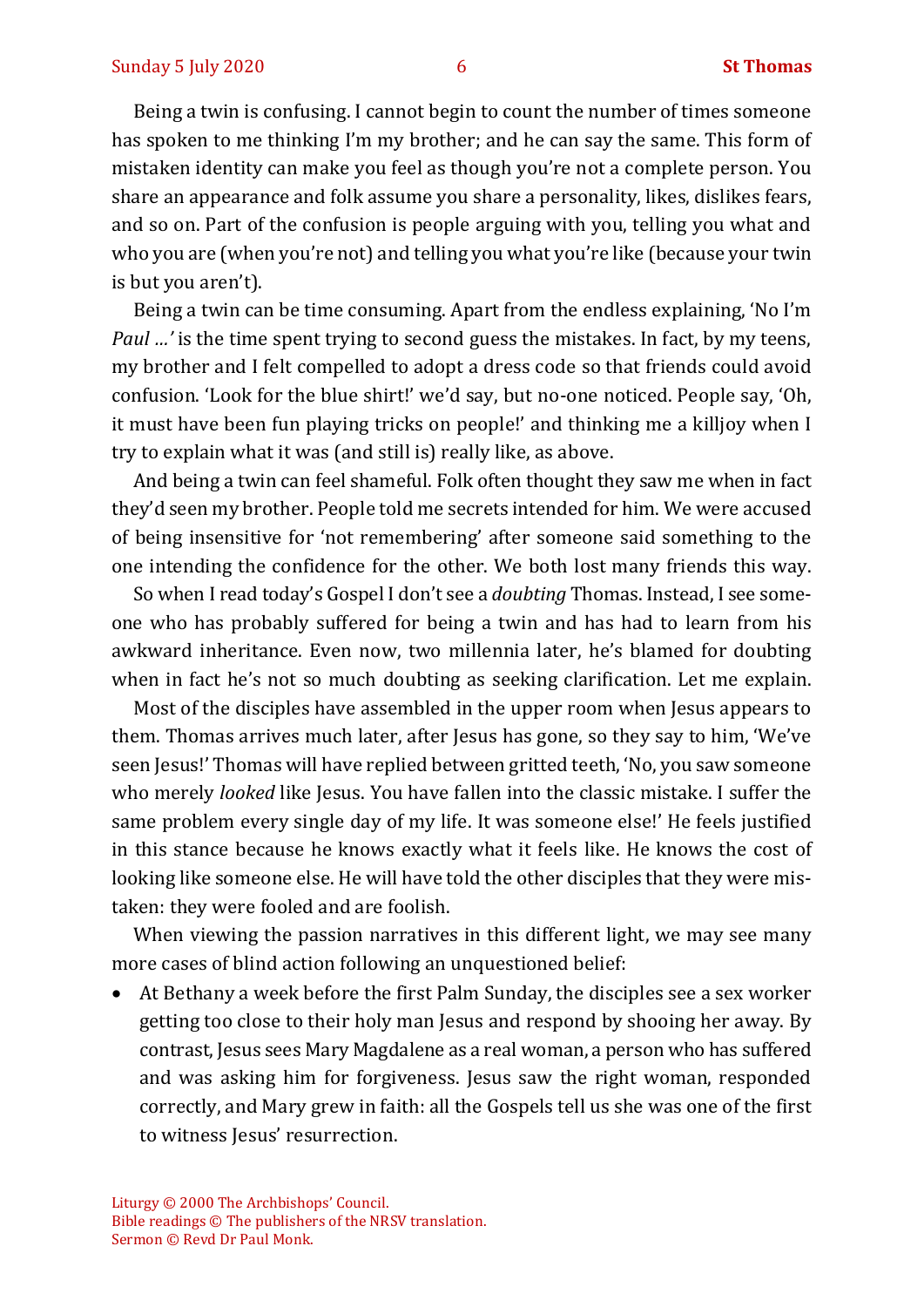- The crowds on the street got it wrong not once but twice. They first see a military messiah and later that same week they see an imposter. Each time they acted on their false perceptions, first lauding him as an earthly liberator and later had him executed.
- There are many more examples from Peter the (almost) rock; Judas the 'disciple' who was actually a betrayer; Pilate the 'governor' who so scared of popular opinion that he preferred to listen to a crowd than oversee Roman law; a Centurion sees a peasant fit for gruesome execution and ends up saying, 'This man was the Son of God'.

But it's not all bad: being a twin gave Thomas an advantage over the other disciples. Later in the story, Thomas meets Jesus. This time it's a first-hand encounter so he sees Jesus and doesn't need to rely on other witnesses. It also enables him to leap ahead of his fellow disciples. Having been a repeated victim of mistaken identity he computes the importance of proof, finds it when he sees Jesus' hands and side, and then acts quickly. This time, even though the disciples have seen Jesus twice and Thomas has only seen him once, it's Thomas who utters the first draft of the Apostles' Creed when he says, 'My Lord and my God!'

So the message of St Thomas is not the superiority of blind belief over blind doubt. Blind doubt is indeed unhelpful and unwise—Jesus says so in this story. Rather, it's saying that intelligent doubt is better than blind faith if used as a means of reaching a greater, mature faith. So, for a twin, the real message of this story is that a questioning doubt can lead to belief. And in this story, that message translates into checking to see if a person who looks like Jesus is indeed the real Jesus and then act accordingly.

Before today's Gospel passage, Thomas had seen saw Jesus crucified and heard the crowds shouting for blood, so he knew the power of mistaken identity. Many of us do. That's why Thomas waited before deciding what he should do. He wanted to make sure of the person he thought he saw. *But then he acted … and acted decisively.* History says that straight after Pentecost, Thomas travelled to India to establish the oldest Church still on earth, the *Bar Toma*, the 'Church of Thomas' which is still there today.

The Gospel passage is therefore inviting us to look at Jesus and first decide who we see. Is it Jesus the prophet or his twin Jesus the holy man? Or is it Jesus the miracle worker or his twin Jesus the Son of God? Or is it Jesus the Messiah, or Jesus the fulfilment of the law, or Jesus the human part of God the Trinity … do we see Jesus or do we see someone who outwardly looks like him? We need to get to know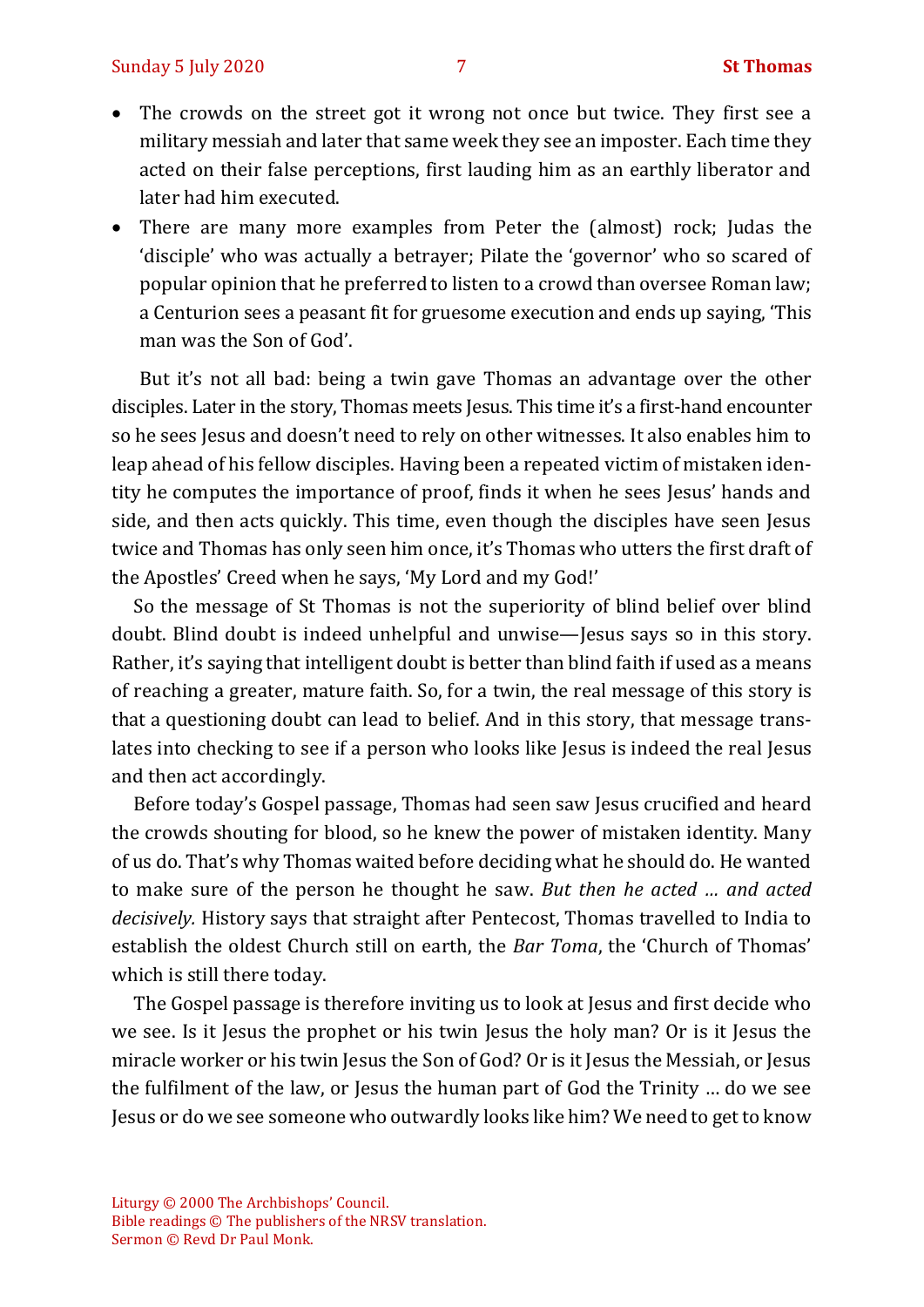him before we can recognise him out of context, in others, demonstrating his trademark unpredictability.

Each of these lookalike Jesuses requires a response. That response needs to include a brief analysis: 'is this the true Jesus or someone who merely looks like him?' We then act in faith, our actions demonstrating that we wish to live by the new creed, 'My Lord and my God!'

## **Prayers of intercession**

Lord we pray for those who struggle with their own identity or want to be someone else. Help them to accept themselves and discover their own gifts. Blessed are the poor in spirit, for theirs is the Kingdom of Heaven.

#### All **Hear our prayer.**

Lord, we pray for those whose doubt is crippling and destructive. Help them to use their doubts as a way of growing into a mature, useful faith. Blessed are the poor in spirit, for theirs is the Kingdom of Heaven.

#### All **Hear our prayer.**

Lord we pray for those whose certainty in their faith harms others: extremists, fundamentalists, those for whom a strength of faith is a way of expressing self rather than God. Help them to find meaning in You rather than in themselves. Blessed are the poor in spirit, for theirs is the Kingdom of Heaven.

#### All **Hear our prayer.**

Lord, we pray for all of us as we grow in faith that You'll show us how to use it for the building up of the Church.

Blessed are the poor in spirit, for theirs is the Kingdom of Heaven.

#### All **Hear our prayer.**

Merciful Father,

All **accept these prayers for the sake of your Son, our Saviour Jesus Christ. Amen.**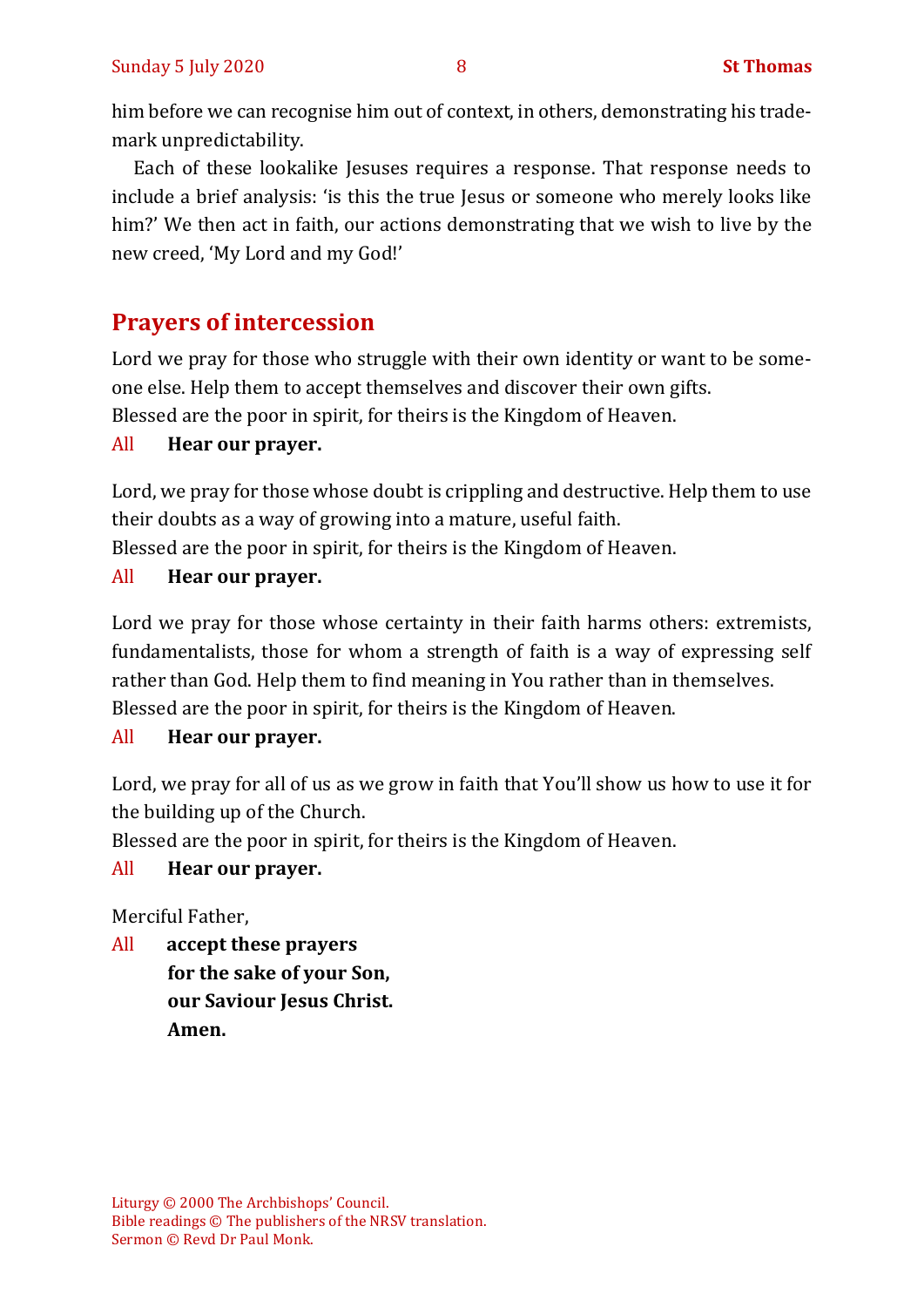## **The peace**

May the God of peace sanctify you: may he so strengthen your hearts in holiness that you may be blameless before him at the coming of our Lord Jesus with his saints.

The peace of the Lord be always with you:

All **And also with you.**

The liturgy of the Communion Service appears below

# The Dismissal

May Christ who makes saints of sinners, who has transformed those we remember today, raise and strengthen you that you may transform the world; and the blessing of God the Almighty: Father, Son, and Holy Spirit, be with you now and remain with you always.

#### All **Amen**

Go in peace to love and serve the Lord.

All **In the name of Christ. Amen.**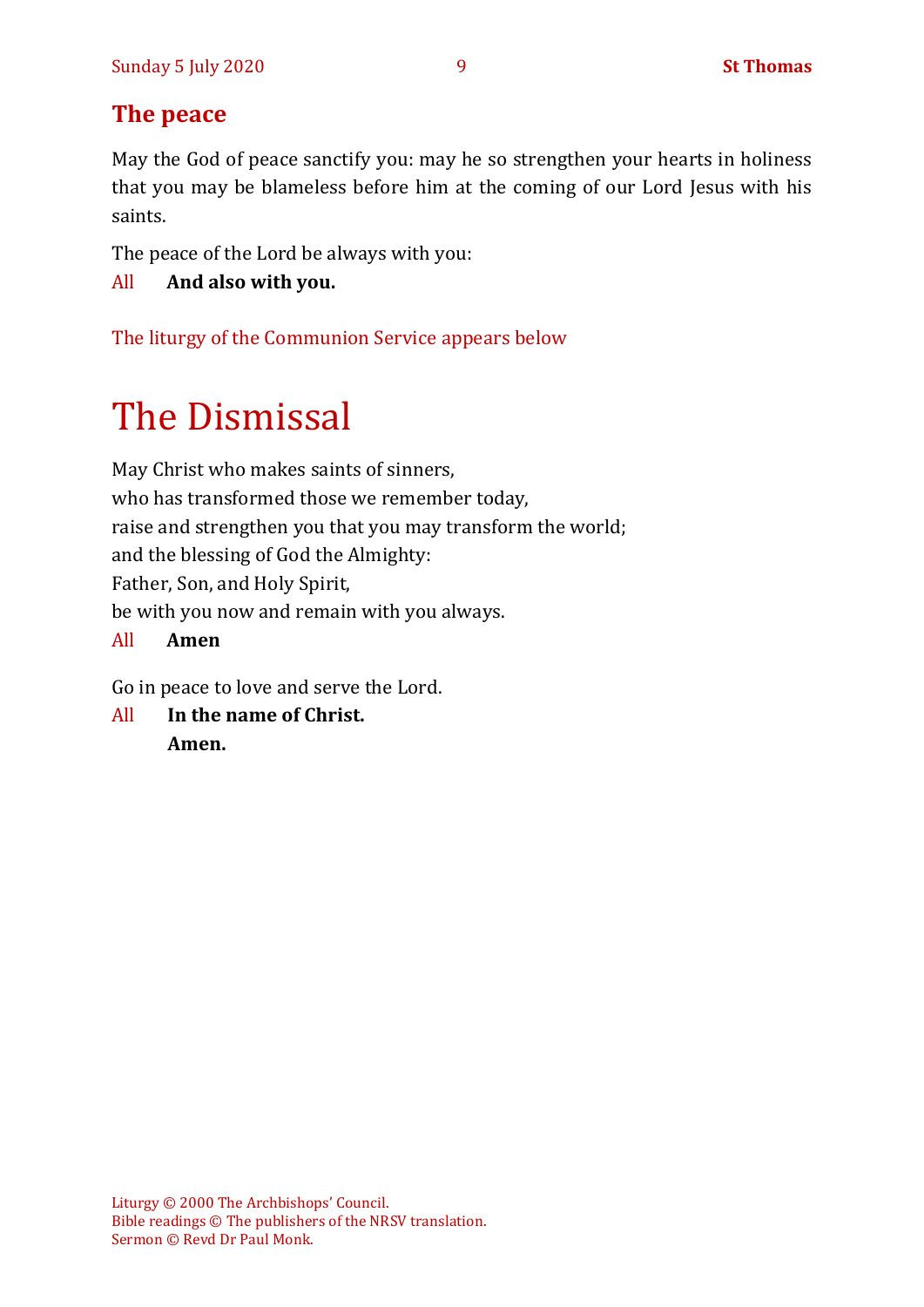# The Liturgy of the Sacrament

## Eucharistic Prayer (prayer E)

The Lord be with you

#### All **and also with you.**

Lift up your hearts.

#### All **We lift them to the Lord.**

Let us give thanks to the Lord our God.

#### All **It is right to give thanks and praise.**

It is indeed right, our duty and our joy that we should always sing of your glory, holy Father, almighty and eternal God, through Jesus Christ your Son our Lord. For you are the hope of the nations, the builder of the city that is to come. Your love made visible in Jesus Christ brings home the lost, restores the sinner and gives dignity to the despised. In his face your light shines out, flooding lives with goodness and truth, gathering into one in your kingdom a divided and broken humanity. Therefore with all who can give voice in your creation we glorify your name, for ever praising you and saying,

All **Holy, holy, holy Lord, God of power and might, heaven and earth are full of your glory. Hosanna in the highest. Blessed is he who comes in the name of the Lord. Hosanna in the highest.**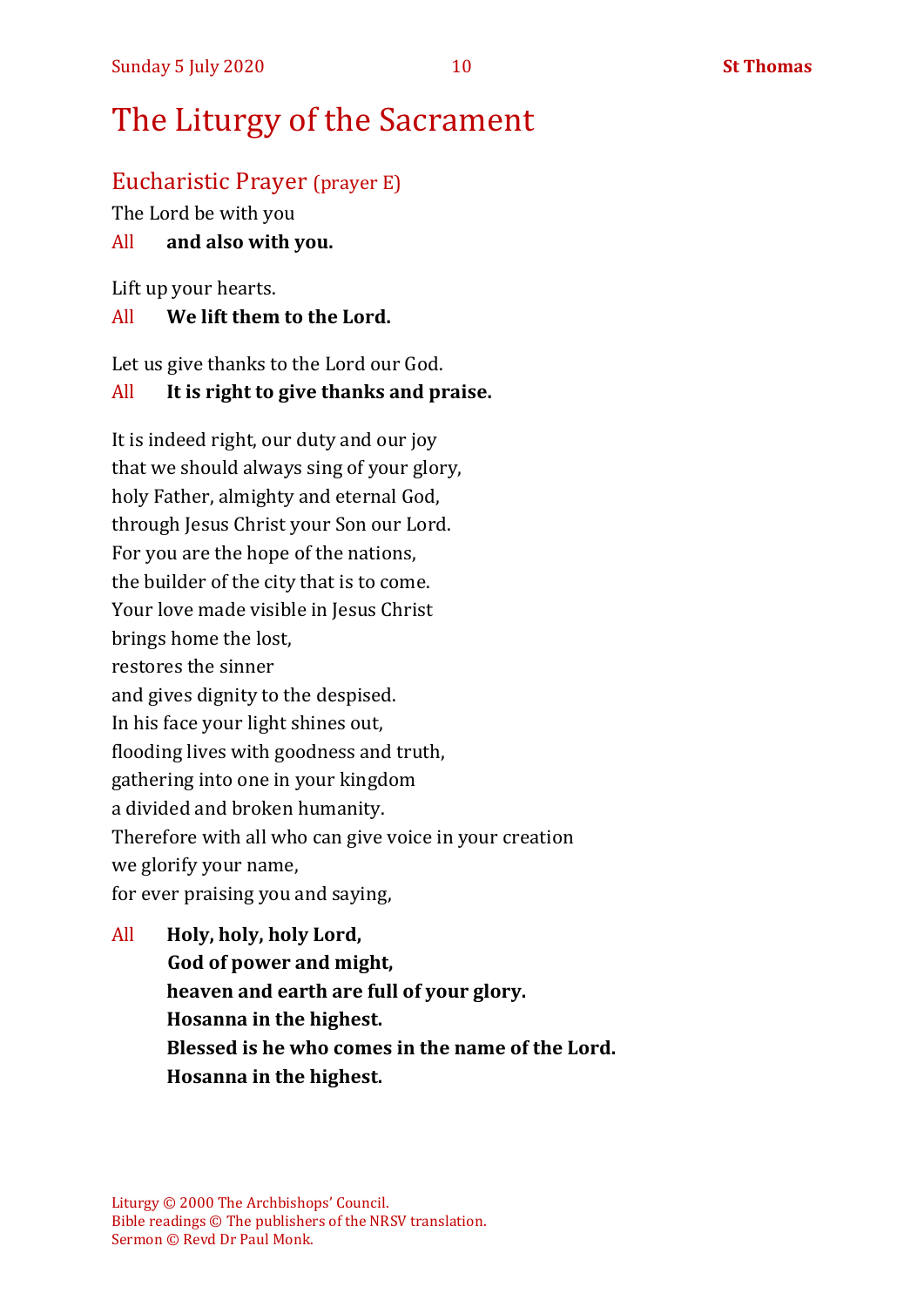We praise and bless you, loving Father, through Jesus Christ, our Lord; and as we obey his command, send your Holy Spirit, that broken bread and wine outpoured may be for us the body and blood of your dear Son.

On the night before he died he had supper with his friends and, taking bread, he praised you. He broke the bread, gave it to them and said: Take, eat; this is my body which is given for you; do this in remembrance of me.

When supper was ended he took the cup of wine. Again he praised you, gave it to them and said: Drink this, all of you; this is my blood of the new covenant, which is shed for you and for many for the forgiveness of sins. Do this, as often as you drink it, in remembrance of me.

So, Father, we remember all that Jesus did, in him we plead with confidence his sacrifice made once for all upon the cross. Bringing before you the bread of life and cup of salvation, we proclaim his death and resurrection until he comes in glory.

Great is the mystery of faith:

All **Christ has died. Christ is risen. Christ will come again.**

Lord of all life,

help us to work together for that day when your kingdom comes and justice and mercy will be seen in all the earth.

Look with favour on your people, gather us in your loving arms and bring us with St Thomas and all the saints to feast at your table in heaven.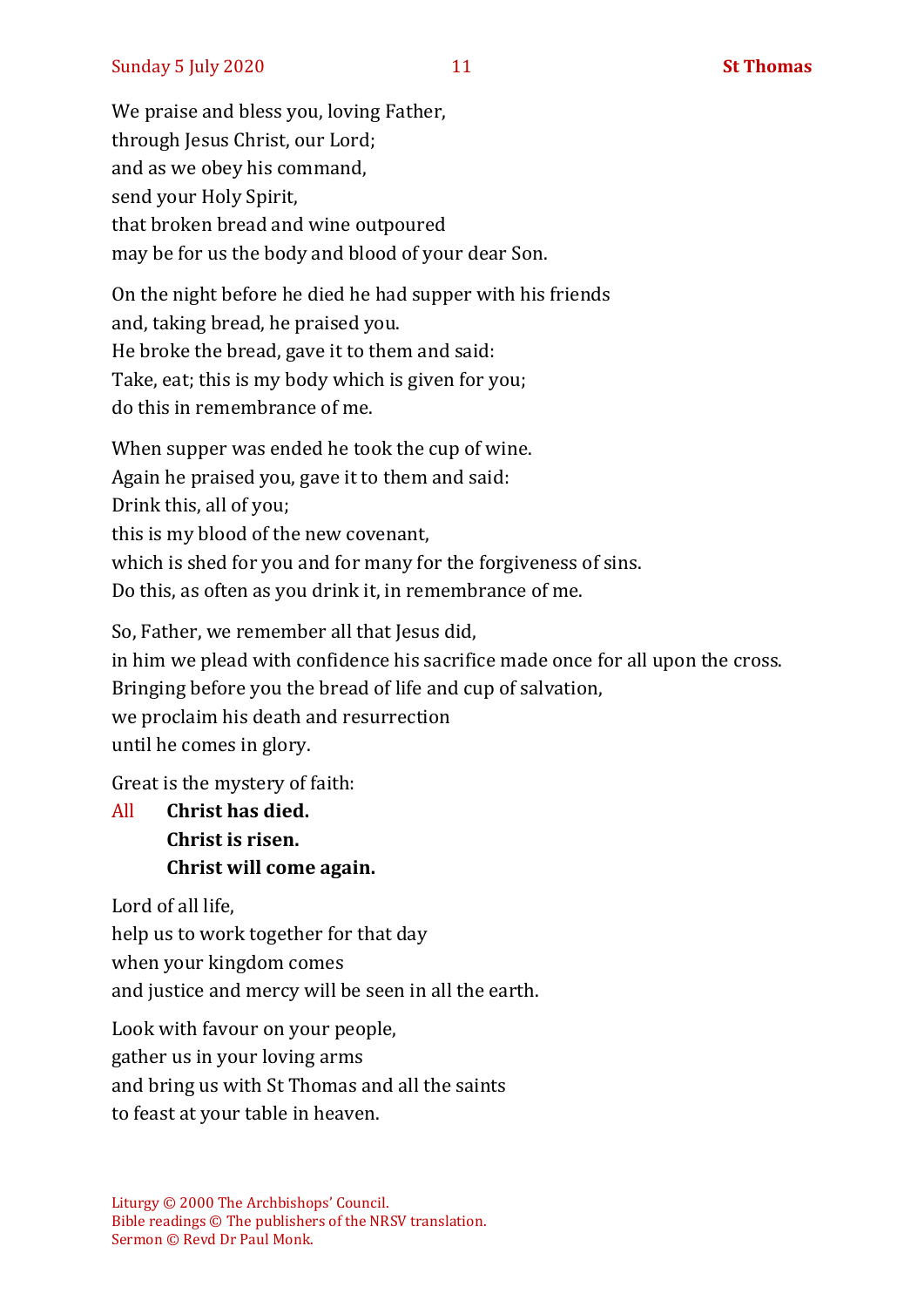Through Christ, and with Christ, and in Christ, in the unity of the Holy Spirit, all honour and glory are yours, O loving Father, for ever and ever.

All **Amen.**

## The Lord's Prayer

As our Saviour taught us, so we pray

All **Our Father in heaven, hallowed be your name, your kingdom come, your will be done, on earth as in heaven. Give us today our daily bread. Forgive us our sins as we forgive those who sin against us. Lead us not into temptation but deliver us from evil. For the kingdom, the power, and the glory are yours now and for ever.** 

**Amen.**

## Breaking of the Bread

We break this bread to share in the body of Christ.

- All **Though we are many, we are one body, because we all share in one bread.**
- All **Lamb of God, you take away the sin of the world, have mercy on us. Lamb of God, you take away the sin of the world, have mercy on us.**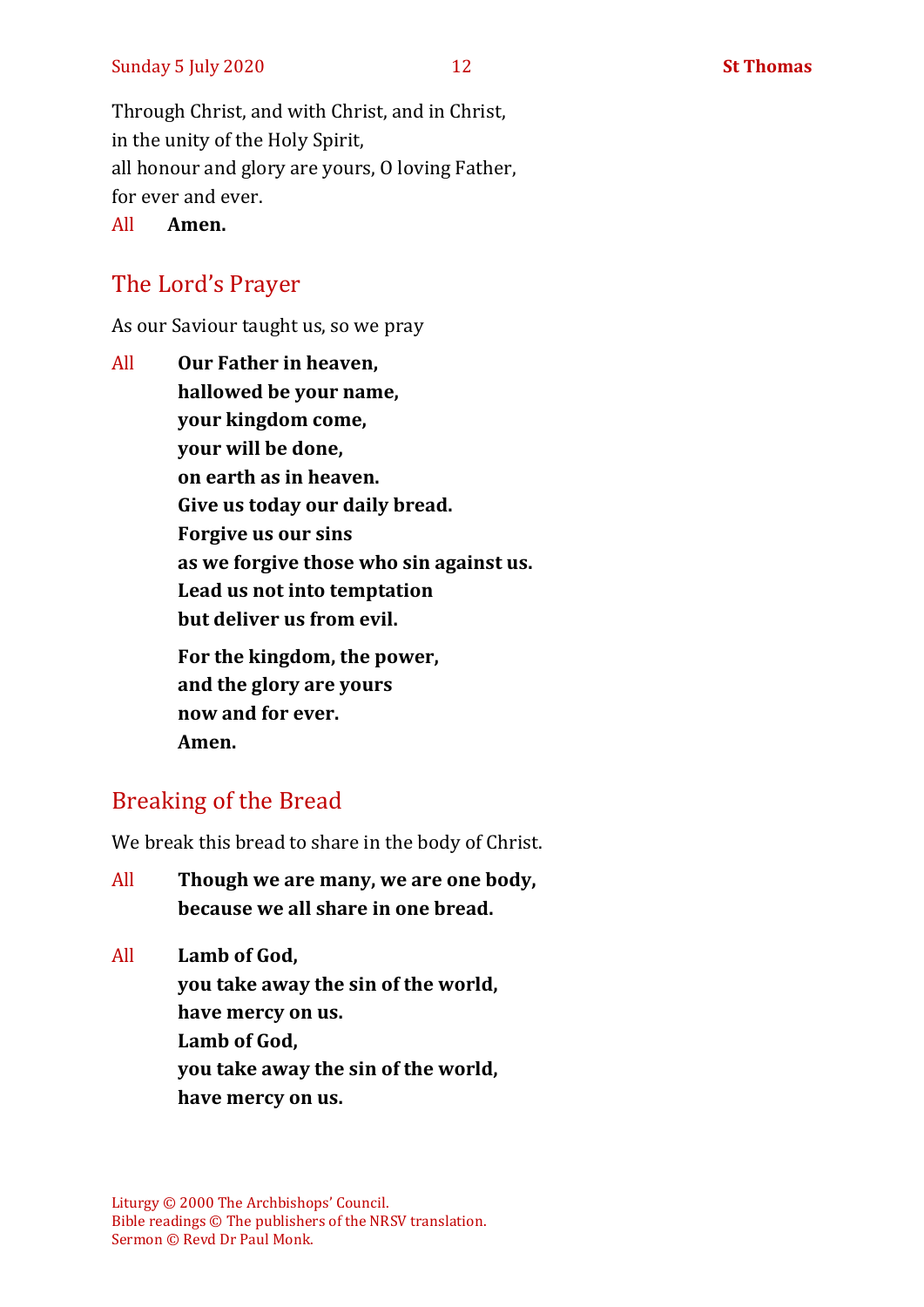## **Lamb of God, you take away the sin of the world, grant us peace.**

Draw near with faith. Receive the body of our Lord Jesus Christ which he gave for you, and his blood which he shed for you. Eat and drink in remembrance that he died for you, and feed on him in your hearts by faith with thanksgiving.

All **We do not presume to come to this your table, merciful Lord, trusting in our own righteousness, but in your manifold and great mercies. We are not worthy so much as to gather up the crumbs under your table. But you are the same Lord whose nature is always to have mercy. Grant us therefore, gracious Lord, so to eat the flesh of your dear Son Jesus Christ and to drink his blood, that our sinful bodies may be made clean by his body and our souls washed through his most precious blood, and that we may evermore dwell in him, and he in us. Amen.**

Communion is distributed.

### Prayer after Communion

Lord God, the source of truth and love, keep us faithful to the apostles' teaching and fellowship, united in prayer and the breaking of bread, and one in joy and simplicity of heart, in Jesus Christ our Lord.

All **Amen**